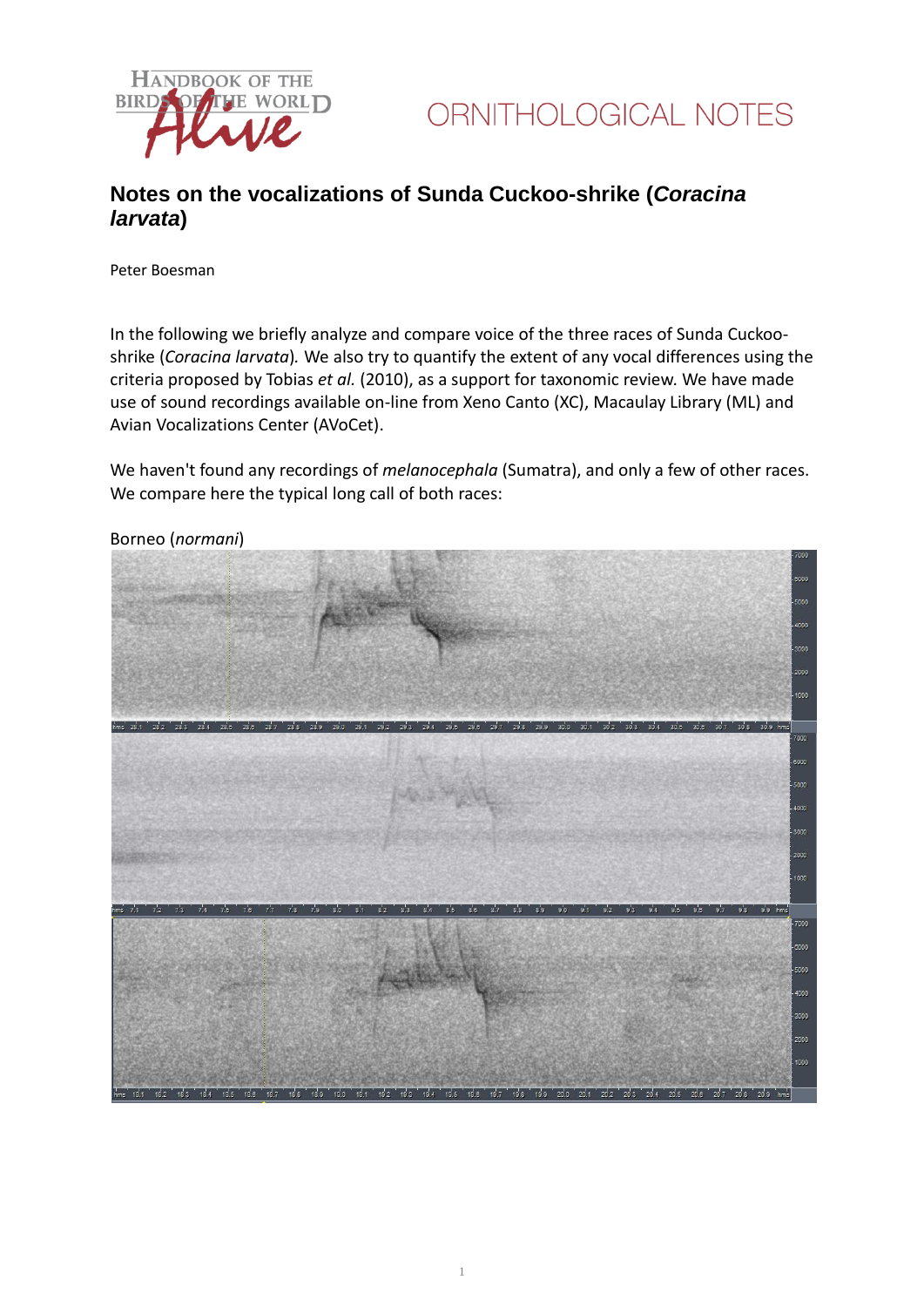

# ORNITHOLOGICAL NOTES

#### Java (*larvata*)



From these few samples, it would seem that calls are very constant within each race, and quite distinct among the 2 races.

*normani* utters typically single calls at a fairly stable pitch over most of its duration. Note shape has a very steep pitch rise at start and pitch drop at end.

*larvata* utters typically double notes with a distinct peak of max. frequency in every note, and a rather gradual pitch increase/decrease towards those peaks.

This vocal difference, if confirmed by more samples, could be quantified based on # of notes (3), duration of total call (3) and note shape (1). Using Tobias criteria as a guidance, this would lead to an estimated total vocal score of at least 4.

This note was finalized on 4th November 2015, using sound recordings available on-line at that moment. We would like to thank in particular the sound recordists who placed their recordings for this species on XC, ML and AVoCet: Nick Athanas, Linda Macaulay, Mike Nelson, Pamela Rasmussen, Bas Van Balen, Arnoud Van den Berg, Paul Van Els and Sam Woods.